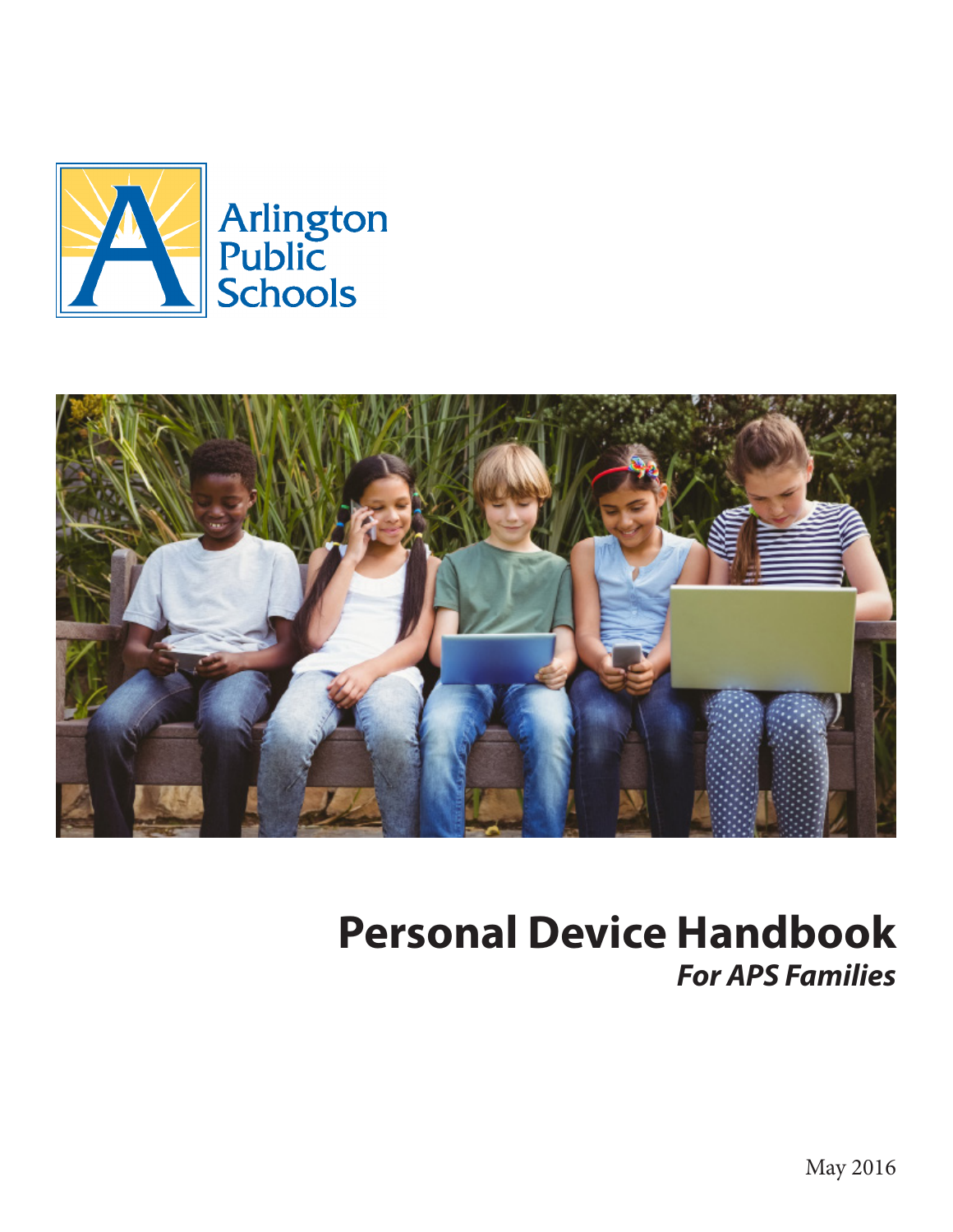# **CONTENTS**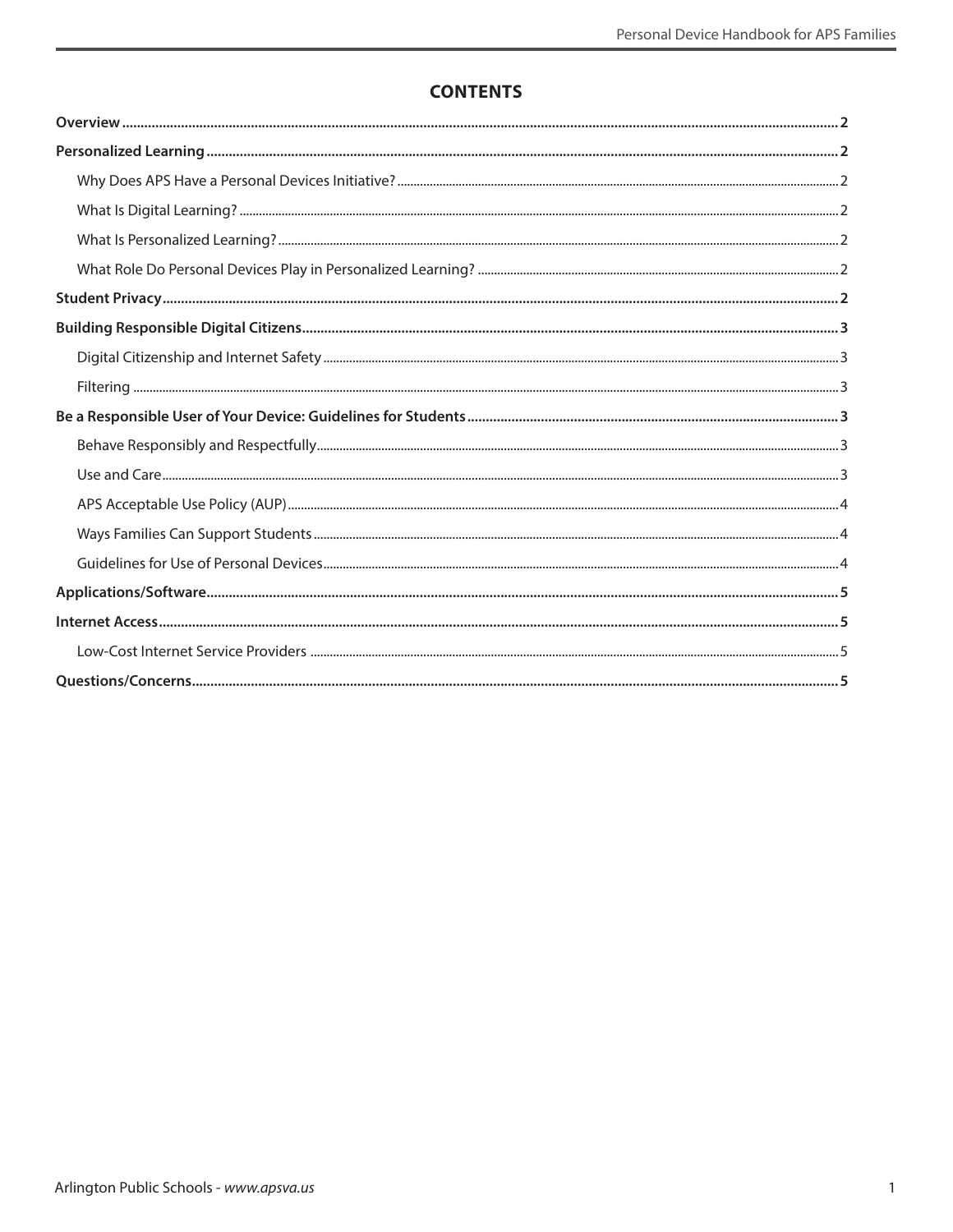# <span id="page-2-0"></span>**OVERVIEW**

Once fully implemented in Fall 2017, the personal device initiative will provide each student in Grades 2 through 12 with a device for their educational use at both home and at school throughout the school year and during the summer months. These devices enrich the learning environment and offer teachers an additional resource with which to provide quality instruction for students. In a highly technological world, it is critical that students learn to be responsible, ethical users of technology. This handbook outlines many of these responsibilities. APS is eager to work in partnership with families to guide students' responsible use of technology as they grow into informed, ethical users.

# **PERSONALIZED LEARNING**

## **WHY DOES APS HAVE A PERSONAL DEVICES INITIATIVE?**

The initiative is rooted in the district's mission: "Arlington Public Schools instills a love of learning in its students and prepares them to be responsible and productive global citizens." To prepare students for an ever-changing world, APS recognizes the need to engage students in 21st Century learning experiences. Toward that end, and in alignment with the 2011-17 APS Strategic Plan, APS is committed to fostering personalized learning experiences where each student is challenged and engaged in relevant and meaningful learning.

#### **WHAT IS DIGITAL LEARNING?**

As the number of digital resources proliferates, so too do opportunities for students to engage in learning that takes place beyond the walls of a traditional classroom. Digital learning aims to embrace these resources and facilitate learning through the use of technology. By providing students with personal devices, content instruction can be delivered in new ways that were not previously possible.

#### **WHAT IS PERSONALIZED LEARNING?**

Classrooms that embrace personalized learning are student-centered. The teacher's role is one of facilitator as opposed to the gatekeeper or transmitter of knowledge. Teachers spend time guiding students in analyzing, applying, and synthesizing information. Personalized learning occurs when students are challenged to think critically and use higher order thinking skills. Engagement and motivation are increased as students are allowed more opportunities to take control of their learning; they are offered more voice and choice in how they consume content, and how they demonstrate their learning.

## **WHAT ROLE DO PERSONAL DEVICES PLAY IN PERSONALIZED LEARNING?**

Personal devices offer students and teachers new tools that opens up learning opportunities. Personal devices can be used to allow for flexible pacing to design learning experiences that reflect the needs and interests of individual students. They also enable teachers to gain instant access to data that provide insights into students' understanding and to correct any misconceptions. Teachers can offer immediate feedback to students so they can improve their understanding of the content and effectively apply that knowledge. This access to data also allows teachers to adjust teaching in the moment to address identified needs. For example, teachers may shift instructional strategies, offer re-teaching, or accelerate/decelerate their pace. With collaboration tools, students and teachers are able to communicate easily, both within the classroom and outside of school. Students explore creative ways to solve problems, express their ideas, generate new learning, and develop skills to work as part of a team in the classroom as well as virtually. These are the skills needed for success in college and careers in the 21st Century and APS is proud to provide all students equal access to these high-quality learning experiences as we prepare them for their lives beyond high school.

## **STUDENT PRIVACY**

APS takes its responsibility to safeguard students' personal information very seriously. Best practices require that educators use data to improve student achievement in school. At the same time, we recognize that we have a responsibility to maintain the privacy and security of all student data, especially when the data are personally identifiable. Therefore, APS only collects, stores, shares, and uses data that will support student learning and APS operations. In instances where student information needs to be accessed, those individuals who are given access are required to handle the data in a legal, responsible, and ethical manner. APS strictly adheres to the federal, state, and local laws to safeguard the personal information of every student, including the Family Educational Rights and Privacy Act (FERPA) and the Children's Online Privacy Protection Act (COPPA). Any APS contracted providers who need access to student data also must agree to comply with FERPA and COPPA standards before access is provided.

For more information about educational records and APS policies and procedures see the APS PIP 45-2: http://www.apsva.us/Page/3167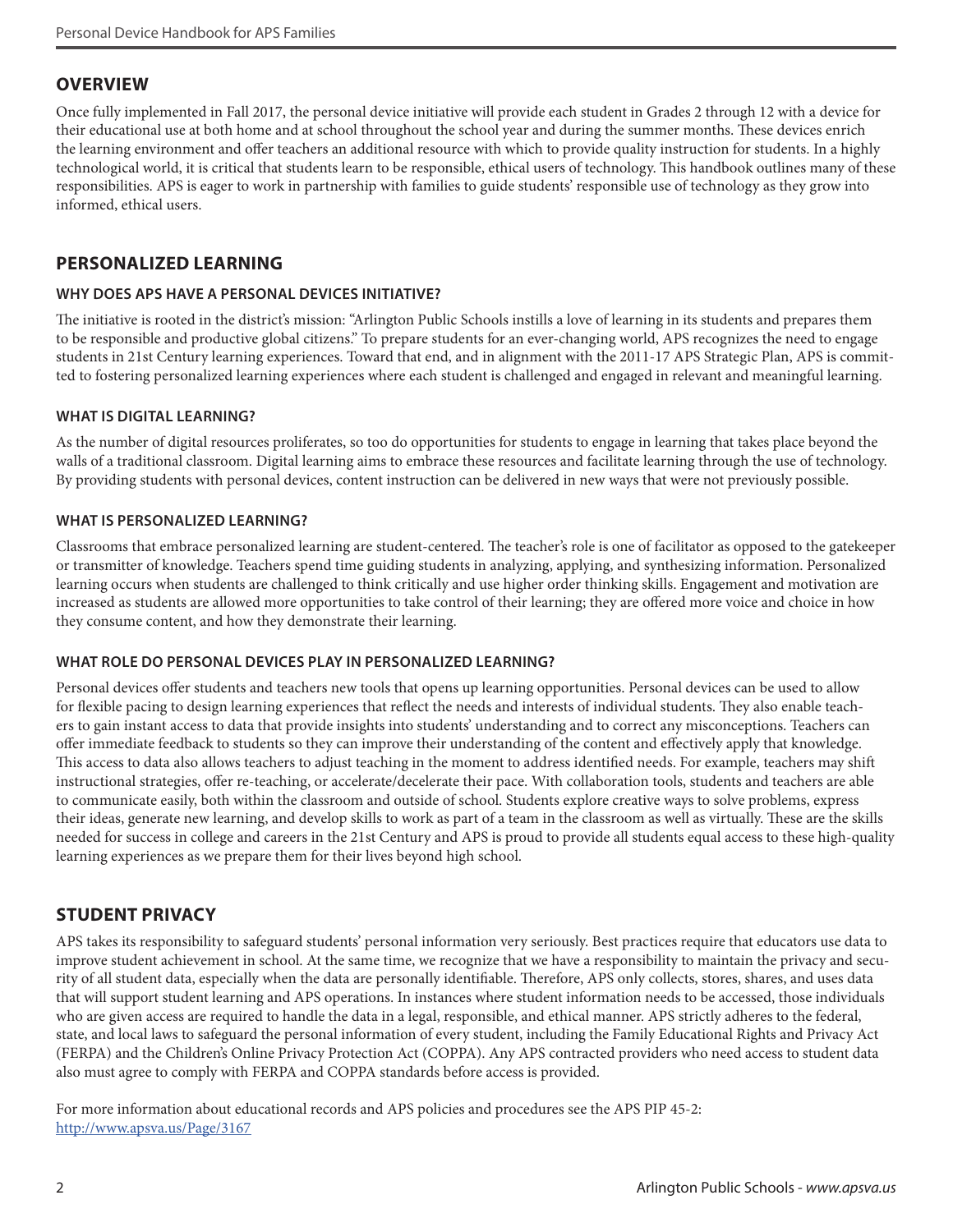<span id="page-3-0"></span>For more information, FERPA and COPPA regulations can be found in their entirety here: www.2.ed.gov/ferpa and www.coppa.org

# **BUILDING RESPONSIBLE DIGITAL CITIZENS**

#### **DIGITAL CITIZENSHIP AND INTERNET SAFETY**

APS developed a curriculum for students at all grades, beginning in kindergarten, to help them learn how to be responsible, ethical, and safe citizens online. We are grateful for the guidance provided by families, teachers and the APS Digital Learning Steering Committee in the development of this curriculum. The curriculum has been adapted from the work of Common Sense Media. There are eight areas of focus that are revisited at developmentally appropriate levels in Grades K-2, 3-5, 6-8 and 9-12:

- 1. Internet Safety
- 2. Privacy and Security
- 3. Relationships and Communication
- 4. Cyberbullying
- 5. Digital Footprint and Reputations
- 6. Self-image and Identity
- 7. Information Literacy
- 8. Creative Credit and Copyright

Schools will ensure that their students receive the curriculum identified for their grade level and will decide who is best positioned to deliver this content. While not every teacher may be delivering the content, all teachers must understand what is in the curriculum so that the concepts can be continually integrated into daily instruction. Students must understand that digital citizenship and internet safety is an important part of the fabric of each school. Families are encouraged to explore these topics together at home. Common Sense Media is a free resource that families can use to initiate these kinds of conversations and help children navigate through our increasingly complex digital world.

For more information, visit Common Sense Media at: https://www.commonsensemedia.org/educators/family-tip-sheets

## **FILTERING**

The digital citizenship curriculum helps students to make good decisions when they are online both at school and at home. APS also filters online content at school that is deemed inappropriate for the school environment. Devices are configured to filter internet content even when being used on a network outside APS. The categories of blocked internet sites are based on input from school, library, and central office staff and in compliance with the Children's Internet Protection Act (CIPA) and the Code of Virginia. Network Infrastructure Services, in the Department of Information Services, manages the filtering software.

# **BE A RESPONSIBLE USER OF YOUR DEVICE: GUIDELINES FOR STUDENTS**

Each device is the property of APS and is intended for use only by the student to whom it is assigned.

#### **BEHAVE RESPONSIBLY AND RESPECTFULLY**

All students should:

- Be respectful and appropriate in your comments and in written text while using your device.
- Log into your personal account(s) and only use your assigned device.
- Be sure not to share your personal log-in with anyone else.
- Use pictures and videos, whether captured on the device or downloaded, only to benefit learning.
- Only use lock screen and wallpaper images that are appropriate.

Distribution of inappropriate images, videos, & files, whether captured on the device or downloaded, is prohibited.

Student devices may be inspected at any time by APS personnel. If inappropriate content is found on the device, it will be deleted and disciplinary action may be taken by the school administrators.

#### **USE AND CARE**

Students should bring their fully-charged devices to school each day. Powering down the device when not in use will help to avoid additional battery use, and dimming the screen brightness also helps to extend battery life. Students are encouraged to keep their devices protected with a sleeve or protective case.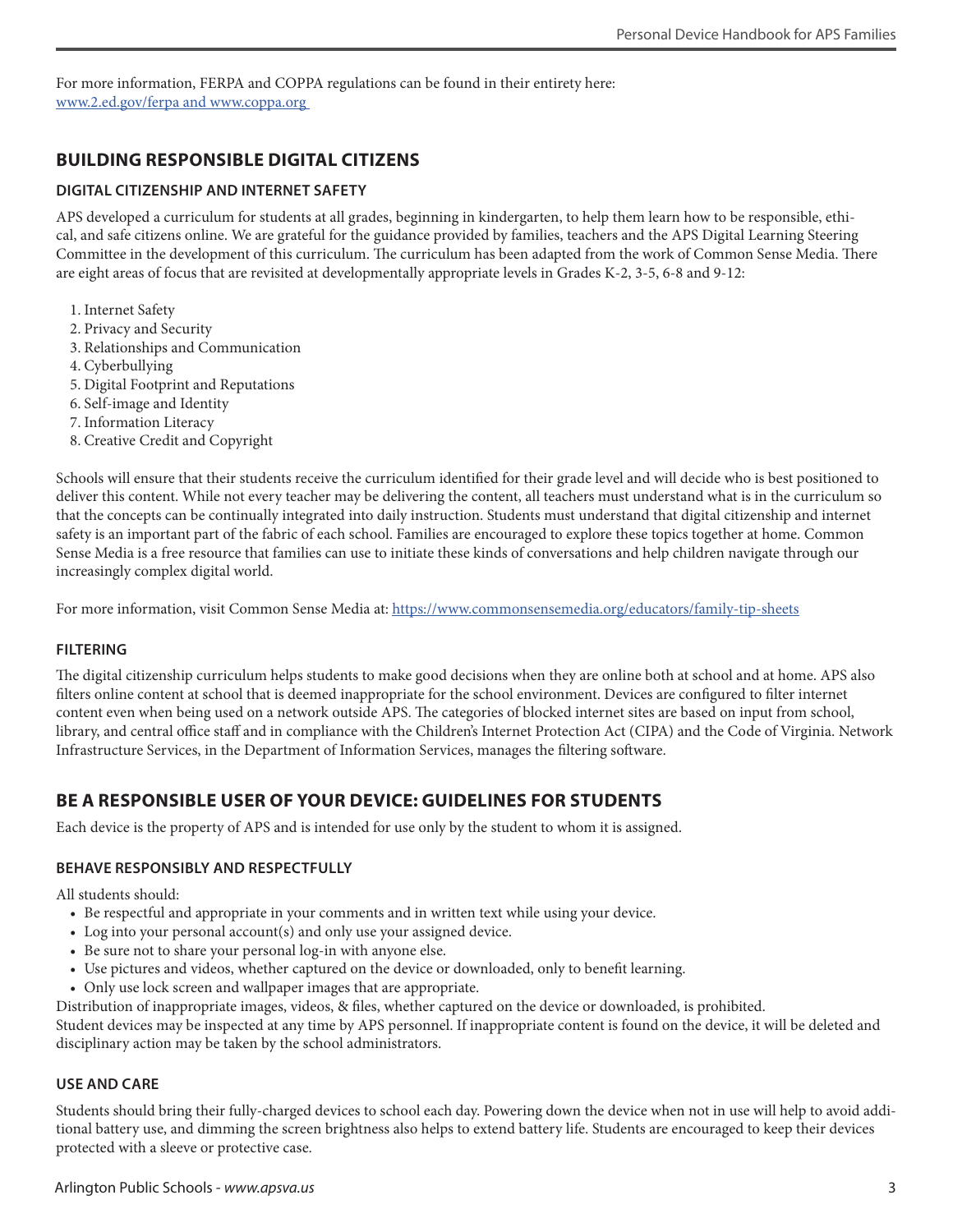<span id="page-4-0"></span>The following recommendations should help students reduce the chances of loss and or damage:

- Students should not leave their devices unattended.
- Devices should not be left in visible sight in a vehicle; also, they should not be left in a vehicle for an extended time or overnight.
- Avoid scratching or marking the screen.
- Do not insert foreign objects (pens, paper clips) into the device.
- Heavy objects should not be placed on the device.
- Avoid eating or drinking near the device.
- When not in use, shut down the device or put it in sleep mode.
- Only use proper cleaning methods: wipe lightly with a clean, soft cloth; do not use water or cleaning solutions on the screen.
- Devices are vulnerable to humidity and extreme temperatures (above 95°F, below 50°F). Keep them away from bathrooms, saunas, or indoor pools where humidity is often high.
- Devices should be stored in a cool, moisture-free environment (less than 90°F).
- Use only the accessories specifically made for your device.
- Students should report any technical problems as soon as possible to their school's Instructional Technology Coordinator (ITC).

## **APS ACCEPTABLE USE POLICY (AUP)**

Every student must sign the Acceptable Use Policy (AUP) at the start of each school year. At the elementary level, teachers have a summary of the agreements on a poster for all students in the class to sign following a discussion of its content. The poster should remain on the classroom wall for the entire year for easy reference. At the middle and high school levels, students are asked to electronically sign the AUP after completing the Internet Safety/Digital Citizenship curriculum. All teachers are responsible for ensuring that their students have signed the AUP.

A copy of the AUP can be found on the APS website at http://www.apsva.us/Page/3167. Basic expectations for behavior outlined in the AUP are re-emphasized here:

- Be Kind. We expect students to conduct themselves online with the same level of sensitivity, etiquette, and respect as is expected in person. Students should ask permission before posting photos or videos of fellow students. All incidents of cyberbullying, harassment, racist or sexist language, or other inappropriate use will not be tolerated and will be handled in accordance with APS Policy 25-1.3 Discipline.
- Be Aware. Always assume the information you send or post may be viewed by people for whom it was not intended; do not assume your message will be private. If any messages, photos, or videos are posted without your permission, ask a teacher or administrator for help.
- Be Safe. Do not provide any personal or confidential information, such as your address, phone number or age, to others over the internet. Never agree to meet a person who you "met" online. Notify your parent/guardian and teacher if a stranger attempts to meet or contact you.
- Be Ethical. Refuse to engage in any activity on a computer or mobile device that violates school rules or local, state or federal laws. This includes plagiarism, violation of copyright laws, illegal downloads of software, music or movies, unauthorized scanning of images or documents, etc. In addition, should you become aware of any violation of this policy, it is your responsibility to report it to an administrator.

#### **WAYS FAMILIES CAN SUPPORT STUDENTS**

- Read and discuss with your child the section of this handbook outlining how to be a responsible and respectful user of the personal devices.
- Review the AUP with your child.
- Monitor your student's use of the device when not at school.
- Ensure the device is properly cared for when the student is away from school.

## **GUIDELINES FOR USE OF PERSONAL DEVICES**

#### **Expected Use**

Personal devices are one of many tools utilized to enhance the educational experience of APS students. Best practice requires teachers to employ a variety of instructional strategies and tools to engage students in learning. Teachers will use their professional judgment when evaluating the most effective ways to incorporate the devices and meet the educational needs of students. As with any new tool, it will take time for the technology to become an integral part of every teacher's instructional practice.